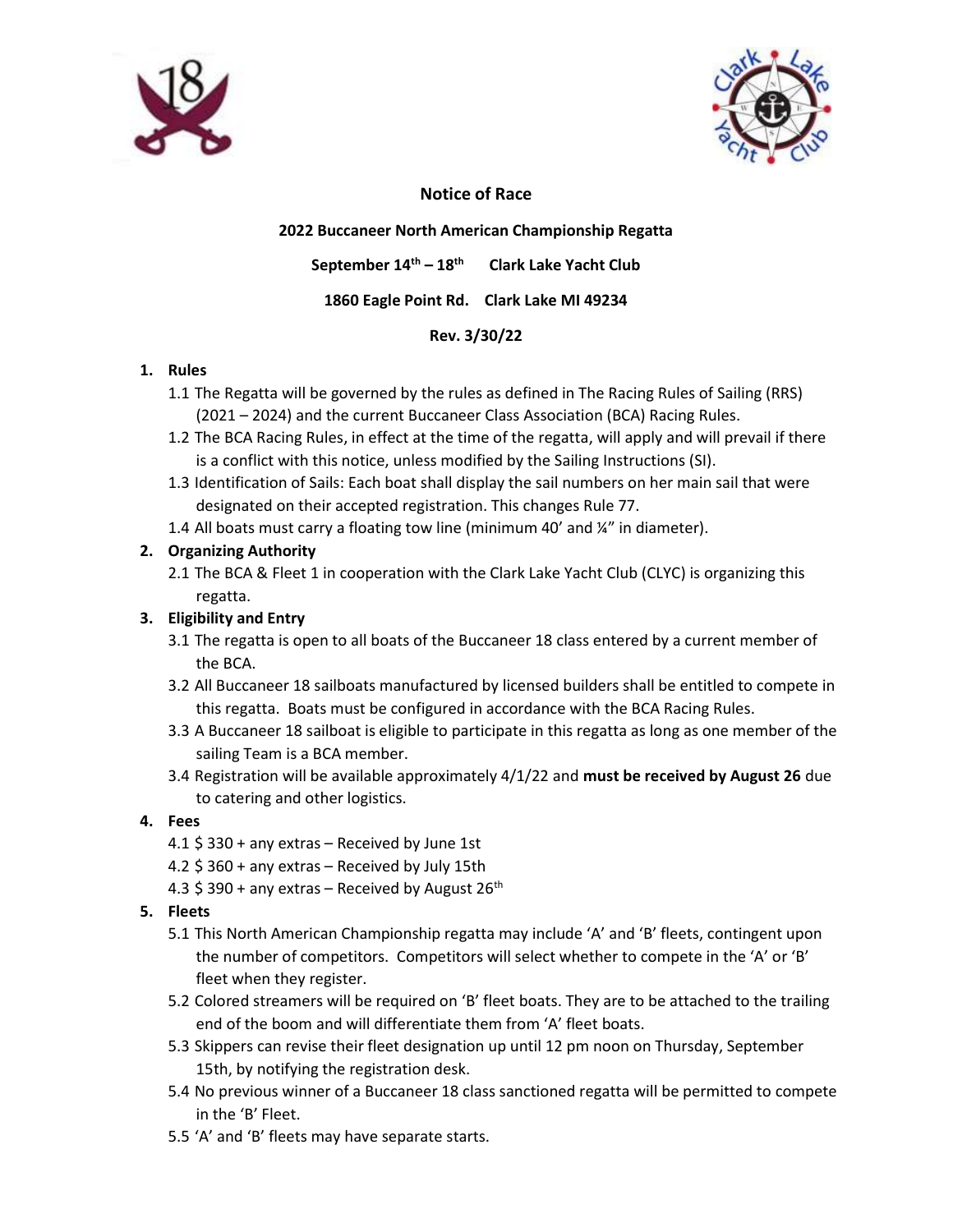#### 6. Venue

6.1 CLYC will hold the event on Clark Lake.

6.2 The Race Course may be shared with other sail boat fleets on September  $17<sup>th</sup>$  &  $18<sup>th</sup>$ .

### 7. Event Schedule

- 7.1 Wednesday Sept. 14 -12:00 hrs. 20:00 hrs. Early arrival, camping, and boat drop off.
- 7.2 Thursday Sept. 15 09:00 hrs. 17:00 hrs. Onsite Registration, Boat & Sail Measurement, Lunch time TBD, Practice Races and Welcome evening @ 18:30 hrs.
- 7.3 Friday Sept. 16 09:30 hrs. Competitor's meeting, Warning Signal for the first race @ 10:30 hrs., Lunch time TBD, Dinner @ 18:30 hrs., BCA Class Meeting @ 19:30 hrs.
- 7.4 Saturday Sept. 17 Warning Signal for the First Race @ 9:30 hrs. Lunch & Dinner times TBD
- 7.5 Sunday Sept. 18 Warning Signal for the First Race @ 9:30 hrs. No BCA Race will be started after 12:00 hrs. Lunch time TBD

### 8. Courses to be sailed

8.1 All Race courses to be sailed will be displayed on the Port side of the race committee raft prior to each start

## 9. Scoring

- 9.1 Three (3) races shall constitute a Regatta.
- 9.2 Scoring will be in accordance with the low point scoring system (Appendix A 4) and rule 90.3.
- 9.3 If 6 or more races are held, a boat's score shall be the total of her race scores excluding her worst score. If twelve (12) or more races are held, a boat's score shall be the total of her races excluding her two worst scores.

#### 10. Prizes

10.1 Prizes will be awarded according to the number of entrants registered by August  $26^{th}$ .

### 11. Radio Communications

- 11.1 Use of hand-held VHF radios is encouraged to receive communications from the Race Committee. Race information will be communicated over the radio whenever necessary.
- 11.2 The Race Committee will use VHF radio channel 68 to communicate with the fleets.

## 12. Sailing Instructions

12.1 Sailing Instructions (SI) will be available on the CLYC website www.Clarklakeyachtclub.org by July 1, 2022. and posted on the official 2022 BNAC notice board in the front window of the clubhouse.

## 13. Storage/Launching

- 13.1 The CLYC facility uses an electric hoist or a shallow water ramp to launch boats. Lifting straps, lines or bridles are not provided.
- 13.2 Boats shall be kept in their assigned spots which are subject to change by the direction of the Buccaneer North American Championship (BNAC) Race Chair

## 14. Advertising

- 14.1 Advertising will be restricted to Category A.
- 14.2 Boats may be required to display advertising chosen and supplied by the organizing authority.

## 15. Media Rights

15.1 Competitors give absolute right and permission to the BCA and CLYC for any media rights of persons, boats, and shore activities during the event, to be published in any media worldwide whatsoever for any editorial, promotional, and advertising purposes and to be used in press information.

#### 16. Insurance Requirements

16.1 Each competitor is required to have Liability Insurance with a minimum coverage in the amount of \$100,000 USD that is valid for the period of the regatta.

#### 17. Disclaimer of Liability